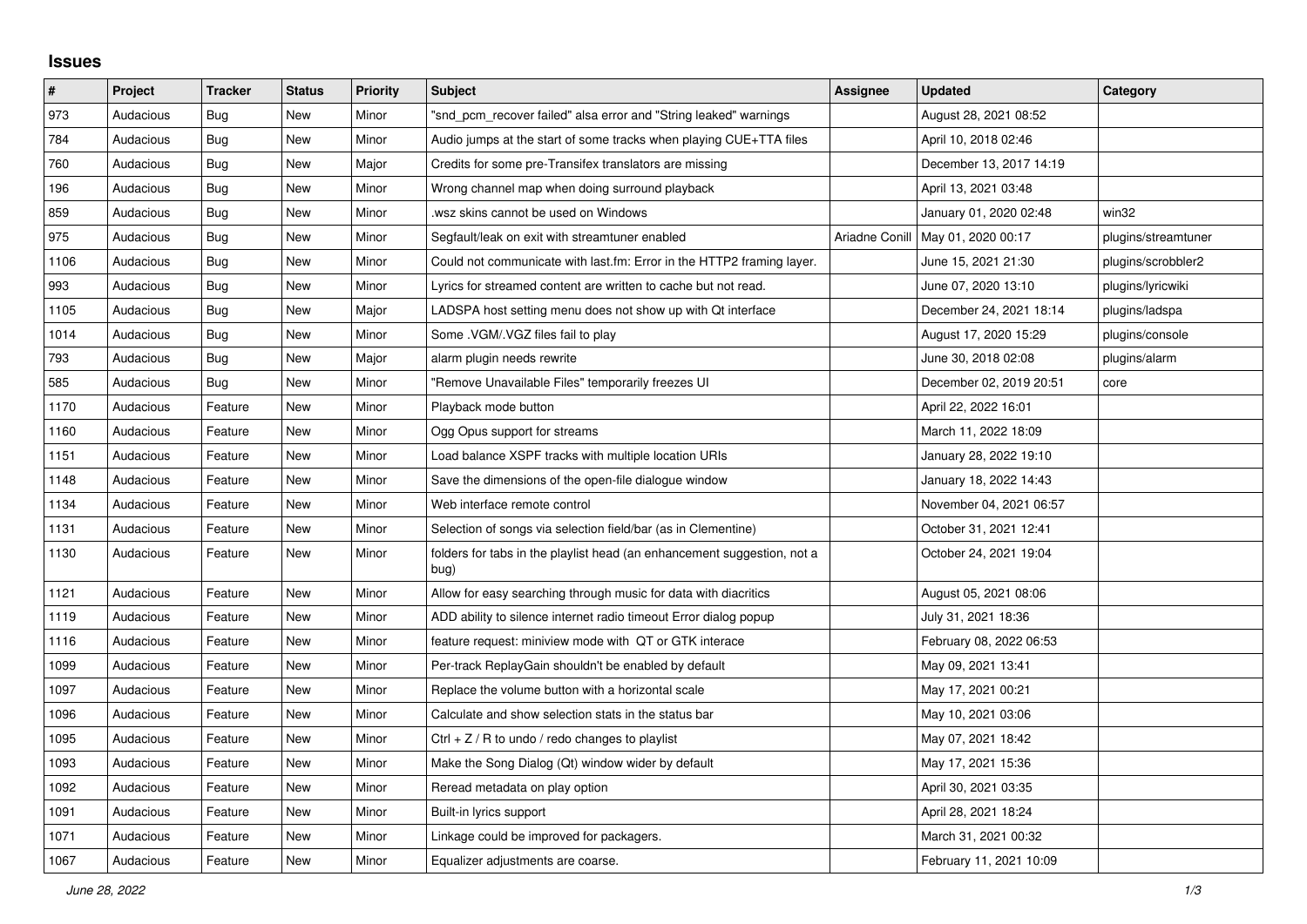| $\vert$ # | Project   | <b>Tracker</b> | <b>Status</b> | <b>Priority</b> | <b>Subject</b>                                                                                      | <b>Assignee</b> | <b>Updated</b>           | Category            |
|-----------|-----------|----------------|---------------|-----------------|-----------------------------------------------------------------------------------------------------|-----------------|--------------------------|---------------------|
| 1066      | Audacious | Feature        | New           | Minor           | Allow Equalizer window to be resized.                                                               |                 | February 11, 2021 10:05  |                     |
| 1058      | Audacious | Feature        | New           | Minor           | Allow changing the language/locale in settings                                                      |                 | January 30, 2021 18:11   |                     |
| 1057      | Audacious | Feature        | New           | Minor           | Matroska (mka) chapter support                                                                      |                 | August 27, 2021 22:54    |                     |
| 1048      | Audacious | Feature        | New           | Minor           | PipeWire support                                                                                    |                 | May 04, 2022 19:36       |                     |
| 1047      | Audacious | Feature        | New           | Minor           | Stop playing after any chosen track                                                                 |                 | December 29, 2020 01:23  |                     |
| 1013      | Audacious | Feature        | New           | Minor           | Request re Album Art using music file metatag                                                       |                 | August 03, 2020 22:48    |                     |
| 1011      | Audacious | Feature        | New           | Minor           | Visible separator of folders in the playlist                                                        |                 | July 18, 2020 16:10      |                     |
| 998       | Audacious | Feature        | New           | Trivial         | aacgain in aac / r128 in opus                                                                       |                 | June 01, 2021 10:44      |                     |
| 996       | Audacious | Feature        | New           | Minor           | Refine playlists when searching (search all playlists)                                              |                 | June 16, 2020 09:58      |                     |
| 995       | Audacious | Feature        | <b>New</b>    | Minor           | Add star rating to songs                                                                            |                 | June 16, 2020 09:56      |                     |
| 987       | Audacious | Feature        | New           | Minor           | Closing of Search Library tool by same method as opening it                                         |                 | May 13, 2020 00:15       |                     |
| 956       | Audacious | Feature        | New           | Minor           | Stream to chromecast                                                                                |                 | January 11, 2021 01:19   |                     |
| 955       | Audacious | Feature        | New           | Minor           | Enqueue option                                                                                      |                 | April 09, 2020 03:54     |                     |
| 924       | Audacious | Feature        | New           | Minor           | Option to replace playlist contents by drag and drop                                                |                 | December 02, 2019 20:15  |                     |
| 918       | Audacious | Feature        | New           | Minor           | Replace libguess with libuchardet                                                                   |                 | November 19, 2019 05:50  |                     |
| 908       | Audacious | Feature        | New           | Minor           | Use QtXml instead of libxml2                                                                        |                 | October 26, 2019 14:21   |                     |
| 907       | Audacious | Feature        | New           | Minor           | QtNetwork-based HTTP client                                                                         |                 | October 26, 2019 13:41   |                     |
| 899       | Audacious | Feature        | New           | Minor           | Album art (cover) as an additional columun in Qt version                                            |                 | August 28, 2019 10:20    |                     |
| 889       | Audacious | Feature        | New           | Minor           | Crossfade settings: is it possible to increase the upper limit?                                     |                 | May 18, 2019 20:49       |                     |
| 883       | Audacious | Feature        | New           | Minor           | Consider adding USF plugin                                                                          |                 | April 07, 2021 01:00     |                     |
| 882       | Audacious | Feature        | New           | Minor           | Consider adding vgmstream plugin                                                                    |                 | April 07, 2021 00:47     |                     |
| 873       | Audacious | Feature        | New           | Minor           | Optionally make "previous track" restart current track                                              |                 | June 08, 2021 22:55      |                     |
| 870       | Audacious | Feature        | New           | Minor           | View > Show Playlist and View > Show Playback Controls                                              |                 | November 15, 2021 22:48  |                     |
| 864       | Audacious | Feature        | New           | Minor           | Drag/drop songs into playlists displayed in the Playlist Manager                                    |                 | October 29, 2019 02:14   |                     |
| 500       | Audacious | Feature        | New           | Minor           | fullscreen album art                                                                                |                 | April 08, 2020 19:17     |                     |
| 51        | Audacious | Feature        | New           | Minor           | Option to inhibit suspend                                                                           |                 | February 13, 2021 09:23  |                     |
| 1101      | Audacious | Feature        | New           | Major           | Please add media shortcut keys for Windows 10                                                       |                 | December 03, 2021 16:31  | win32               |
| 969       | Audacious | Feature        | New           | Minor           | streamtuner plugin: Please add column-sortability, or at least sort<br>alphabetically by 1st column |                 | June 16, 2020 09:54      | plugins/streamtuner |
| 1088      | Audacious | Feature        | New           | Minor           | plugin: status icon: ADD option to select tray mouse Middle Click action                            |                 | April 11, 2021 12:05     | plugins/statusicon  |
| 943       | Audacious | Feature        | New           | Minor           | Being able to add several folders to the library, and arrange that<br>Audacious recognizes symlinks |                 | March 23, 2020 15:41     | plugins/search tool |
| 429       | Audacious | Feature        | New           | Minor           | Please enable scrobbling to libre.fm in Scrobbler 2.0                                               |                 | September 02, 2019 10:35 | plugins/scrobbler2  |
| 945       | Audacious | Feature        | New           | Minor           | Balance control in newer interface                                                                  |                 | March 23, 2020 13:28     | plugins/qtui        |